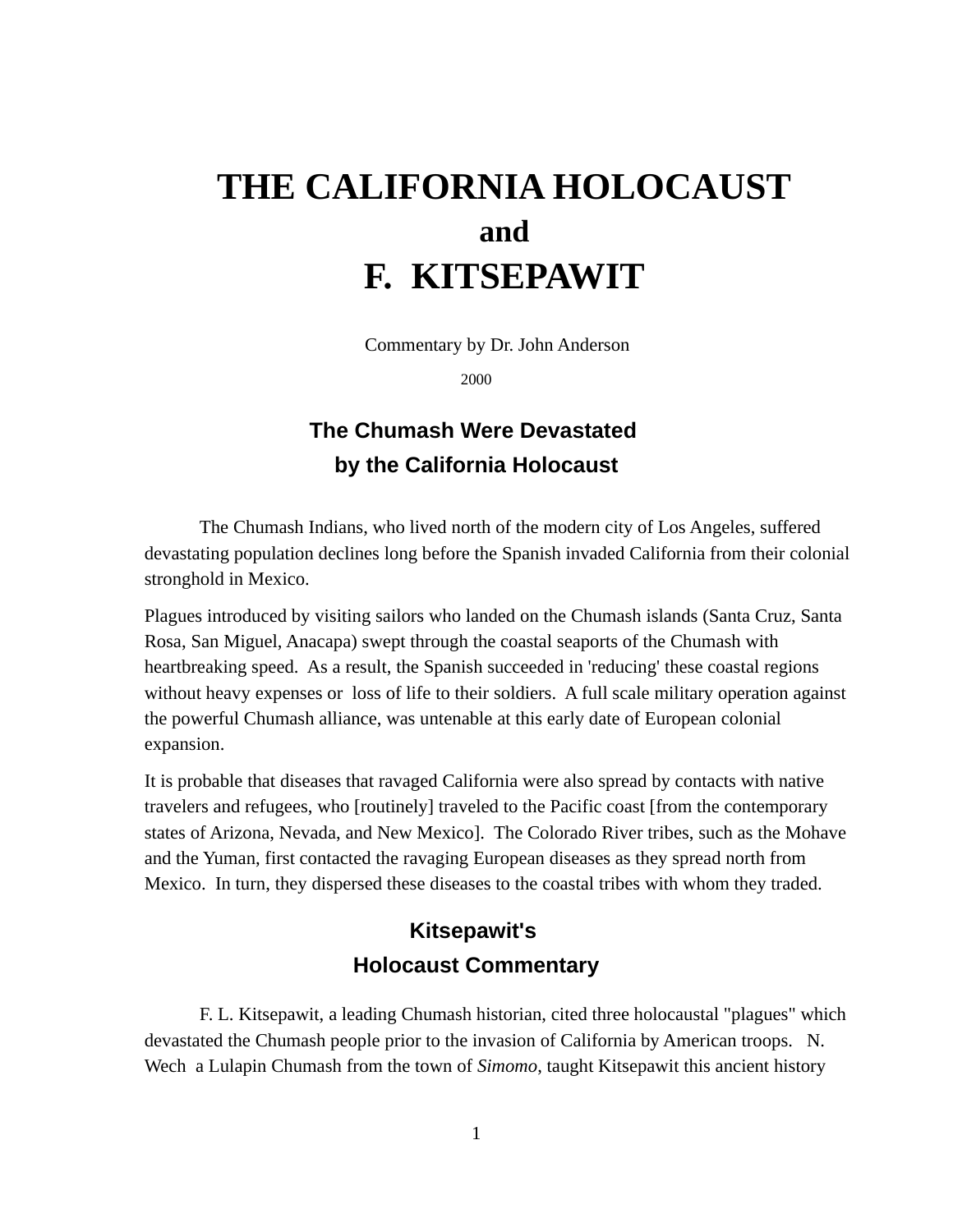(Hudson, Eye of the Flute, page 31). *Simomo* was a very large seaport, located on the Mugu slough a little east of Oxnard.

Catastrophe One A pestilence started in *Simomo* [on the Mugu Slough east of Oxnard; presumably as a result of diseases spread by Spanish ships visiting the Chumash channel towns]. Many families fled the mass deaths and resettled nearby at *Mitskanaka*, next to the important seaport of *Shisholop* (Hudson, Flute, 11). *S hisholop* was located on the beach at Ventura, California, and *Mitskanaka* was located at what later became the San Buenaventura mission site.

Catastrophe Two This pestilence hit *Mitskanaka*, after the *Simomo* refugees multiplied. "People went about feeling sick, until they fell backwards, dead" (Flute, 11).

Catastrophe Three Civil war was the third pestilence to hit the Chumash living along the coast of Ventura county. K. Kipikip taught Kitsepawit about this bitter civil discord, when Kipikip was so old that he could no longer walk (Hudson, Flute, 11),

\* Information on these events appears in Kitsepawit's historical account called *The Eye of the Flute*, which was published by the Santa Barbara Museum of Natural History in 1997. The divisive civil war was presumably brought on by massive population relocations brought on by diseases spread by Spanish sailors visiting the Chumash coast. At the time of the 1769 Spanish invasion of California, the town of *Simomo* had recovered much of its population and was very influential among the Chumash living on the coast of Ventura county. It served as a center of resistance to the Spanish 'mission' that was built at *Mitskanaka* in 1782. [John Anderson, March 2000].

#### **Catastrophe Four**

Chumash narratives typically are divided into four phases or elements. The first three introduce the subject matter, such as a moral dilemma or an unresolved historical process. When I read Kitsepawit's commentary about the three catastrophes, therefore, I find myself looking for the fourth phase, which so often completes a narrative process.

The brutal occupation of California by the Spanish, Mexicans, and Americans almost certainly is the fourth and culminating catastrophic event in modern Chumash history. Kitsepawit hints at this explanation, but apparently was too polite to say so directly to his American interviewer [John Harrington].

What Kitsepawit did say was that he and other Chumash living in the 1910's were the fourth generation who were living when "all is lost" (Flute, 31). Kitsepawit described this historical period as "the conquest" (Flute, 31). Events that were prophesied by earlier spiritual leaders, such as N. Wech, had come true, and traditionalists like Kitsepawit complained that many Chumash no longer paid attention to the "old traditions". [Anderson, March 2000].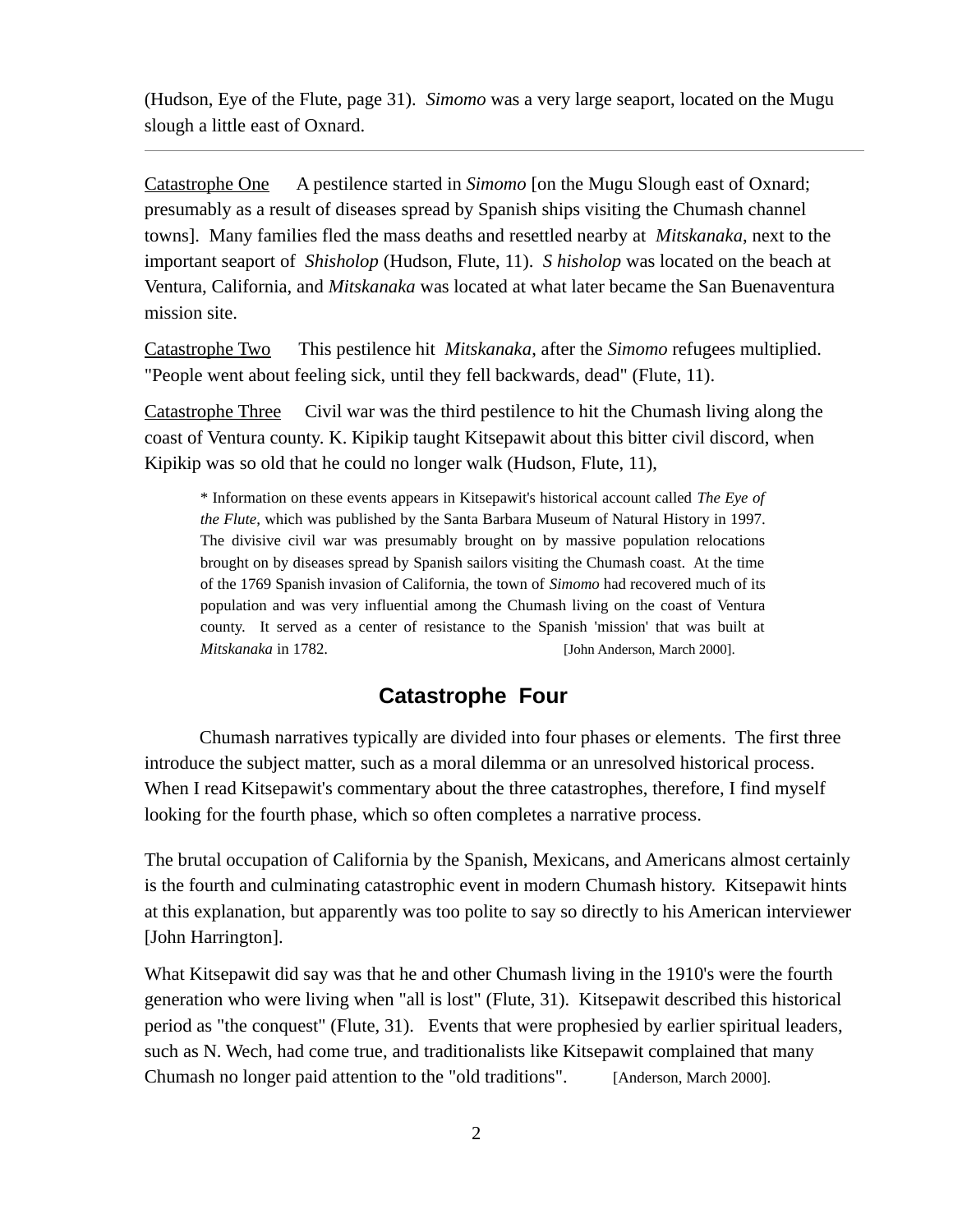### **THE CALIFORNIA HOLOCAUST**

[More Commentary ]

The California Indians suffered holocaustal population declines, as a result of colonial intrusions by the Spanish, Mexicans, and Americans.

World religious leaders have taken the initiative in formally apologizing to victims of genocide, and the example of the Catholic Pope and other Christian theologians have stimulated discussion of apologies and related financial compensation to victims of genocide.

Persons interested in studying genocide in California may find recent international developments of interest, particularly in the area of reparation negotiations. The ethics of reparation receive headlines in Europe but are seldom discussed in the context of America's holocaust against native peoples. Below, you will find information and internet sites that discuss some of the issues involved in this often emotional dialogue. [John Anderson, October 2, 2000]

#### Catholic Pope Apologizes for Genocide

 Pope Paul visited the Yad Vashem Holocaust memorial in Israel and told a world-wide audience that the Roman Catholic Church "is deeply saddened by the hatred and displays of antisemitism directed against [Jewish people] by Christians at any time and in any place." Paul stated that the Holocaust "lives on, and burns itself into our souls."

These comments came only a short time after the Pope made a historic appeal, asking forgiveness of non-Catholics for two thousand years of sins committed by Catholics. (March, '2000).

#### Germany Allocated \$5 Billion for Reparations

 In the same week that the Catholic Pope asked forgiveness in Israel for its antisemitism, the German government in Berlin finalized an agreement allocating \$5 billion dollars to the surviving slave and forced laborers of Hitler's Germany. Critics objected to this settlement package, saying that it did not even begin to compensate the victims for their financial losses, much less deal with the complex moral issues of punitive damages.

And ongoing violence by neo-Nazis against immigrant workers continued to grow in Germany, as issues of national and 'race' identity continued to divide the country. (March, '2000).

#### Dutch Apology to Jewish Victims of Genocide

 The Amsterdam stock exchange apologized for allowing Jewish-owned equity to be systematically confiscated under the German holocaust of the second world war. A federal